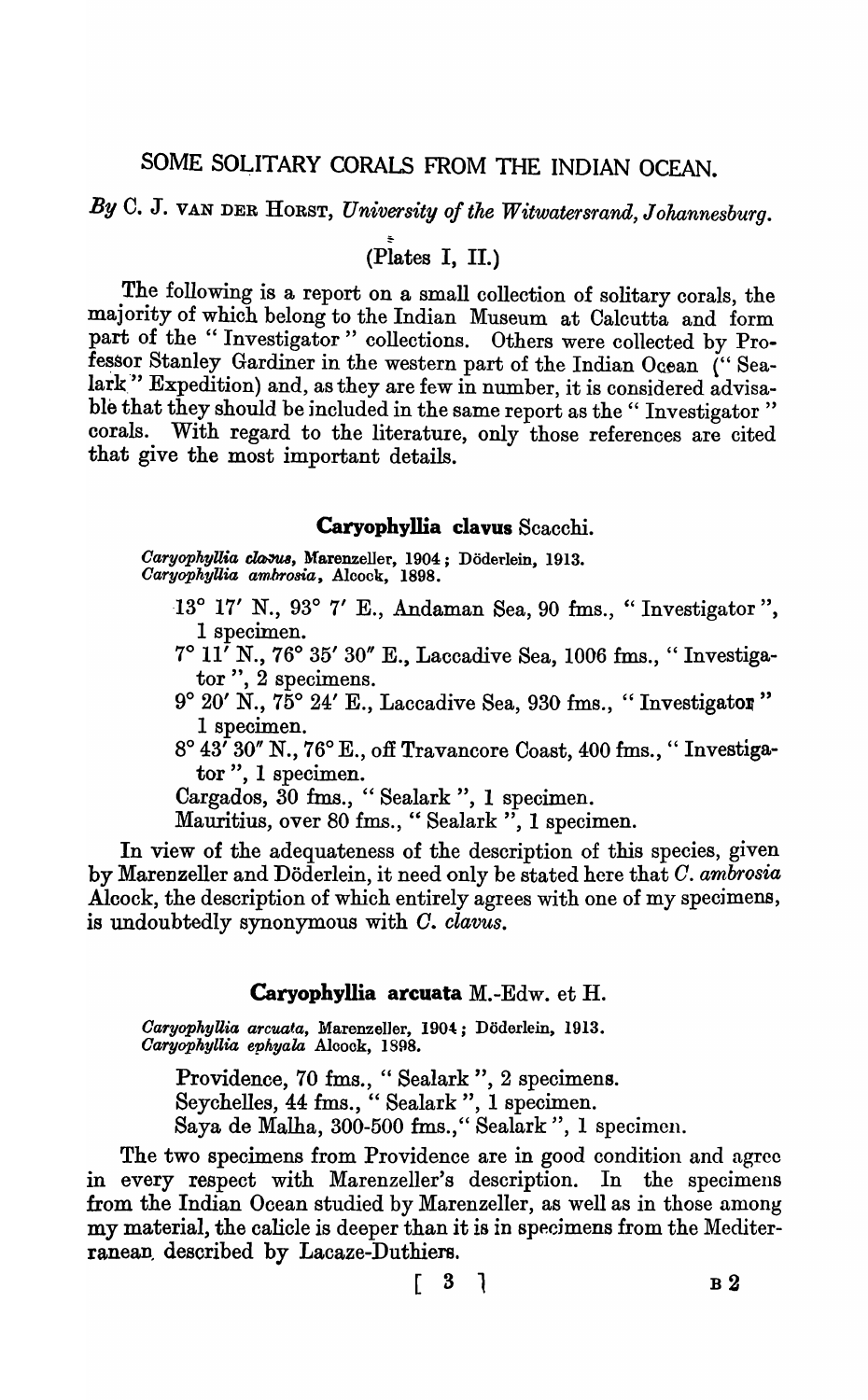*Caryophyllia ephyala* Alcock is undoubtedly synonymous with *C*. *arcuata*; Marenzeller is also of this opinion.

### Caryophyllia cincticulatus (Alcock).

? Thecocyathus cincticulatus, Alcock, 1898.

*13°* 17' N., 93° 7' E., Andaman Sea, 90 fms., "Investigator" 1 specimen.

Saya de Malha, 150 fms., "Sealark", 1 specimen.

Providence, 70 fms., "Sealark ", 1 specimen.

Alcock in describing this species put a query in front of the name and it therefore seems that he was rather doubtful as to its generic name. The genus *Thecocyathus* was established by Milne-Edwards and Haime and is, according to them, a.o. characterised by the presence of "plusieurs couronnes de palis." In Pourtales' figure of *Thecocyathus cylin*draceus two rings of pali are clearly visible, but in Alcock's figure of *Th. cincticulatus* only a single ring of pali is evident. Alcock writes : " In addition to the true pali there is an outer crown of almost paliform thickenings of the edges of the 9 or 10 principal septa," but these thickenings are not present at all. The inner edges of the septa are markedly wavy, as is quite evident from Alcock's figure as well as from my specimens. Seen from above this inner edge seems to be thickened, but in reality it is sharp and does not in the least resemble a palus. The single row of pali, arising only in front of the septa of higher order, immediately removes this species from *Thecocyathus* and places it in the genus *Oaryophyllia.* 

Gardiner described *Trochocyathus cincticulatus* from South Africa *(Thecocyathus* is often regarded as merely a subgenus of *Trochocyathtts).*  This seems to be a different species than Alcock's as it has pali in front of the primary septa.

*Caryophyllia cincticulatus* is closely allied to C. *cyathus* from the Mediterranean, which is also recorded by Marenzeller from South Africa. The principal difference seems to be that in O. *cyathus* the pali are much thickened in older specimens, whereas in *C. cincticulatus* they have the form of thin wavy ribbons. Moreover the fine undulating lines on the epitheca distinguish the present species from C. *cyathus*.

## Caryophyllia gigas, n. 8p.

(Plate II, figs. 1, 4.)

Mauritius, 100-200 fms., "Sealark", 1 specimen.

This single specimen is gigantic in size for a *Caryophyllia*. It is broken off from its base and if the break has taken place near the base, which seems probable, its height is slightly over 10 cm. The diameter near the base-is about 8 mm., but owing to some irregularities this could not be measured with absolute certainty. Although somewhat irregularly curved, the corallum widens gradually and regularly towards the calicular margin, becoming at the same time more and more elliptical in crosssection. At the margin it has a diameter of  $40 \times 32$  mm. There are 12 principal septa of similar size and form; these are therefore the sepra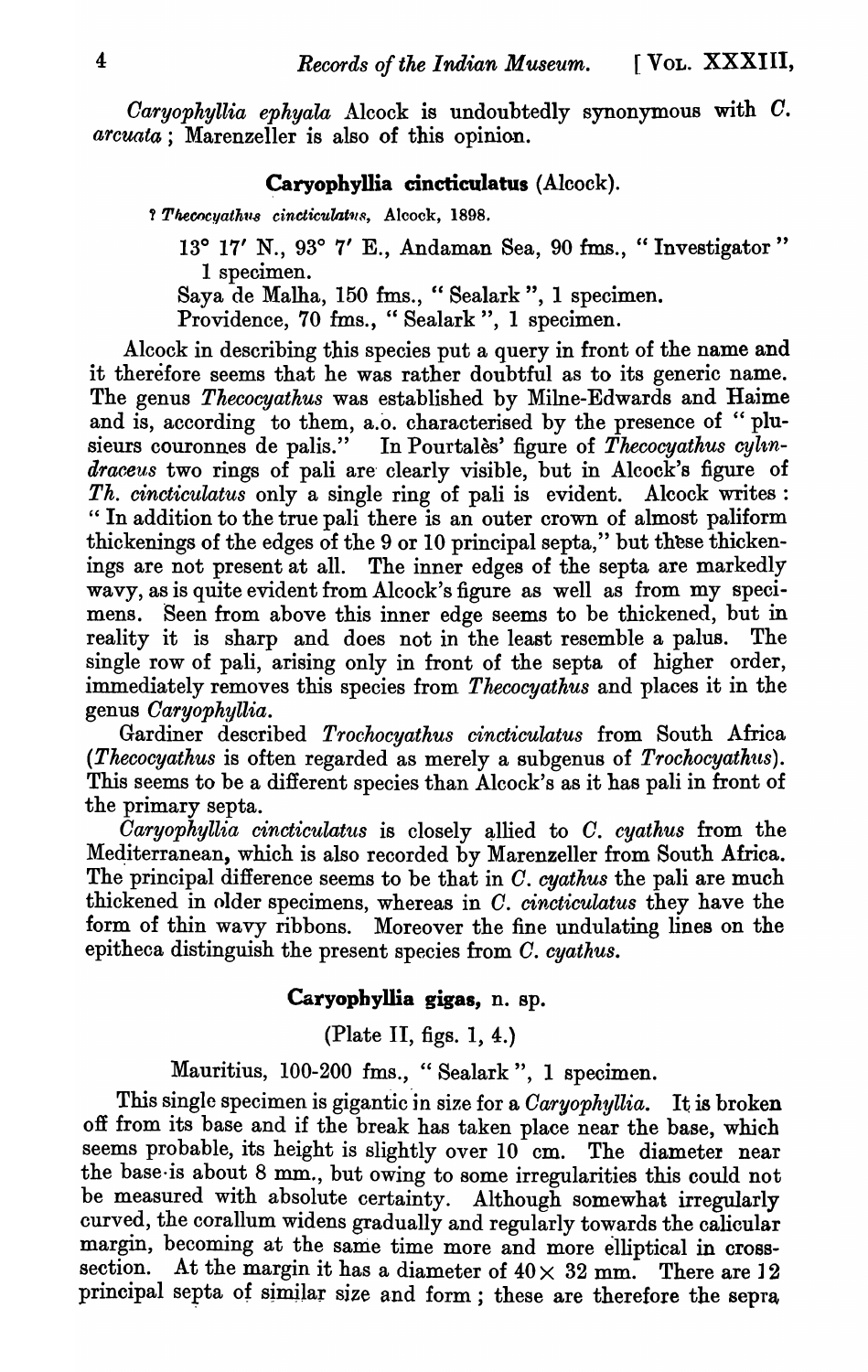of the first and second orders. They are exsert for about 3 mm. above the margin. Their margins are entire, showing no waves; the septa are thin and are no thicker near the periphery than at their inner margin; their sides are covered with blunt granules, which are arranged more or less in rows perpendicular to the septal edge. These principal septa reach nearly.as far inwards as the inner side of the pali and are at this point very close to the columella. The septa of the third order only differ from the principal septa in being somewhat narrower and less exsert. The septa of the fourth order are smaller than, but do not differ in form from the tertiaries except by the pali being in front of the quaternaries. These pali are separated from the septa by a well marked, though not very deep, incision. The septa of the fifth order are narrower than the quaternaries. They are all present, so that, there being no septa of the sixth order, the total number of septa is 96. Those septa of the fifth order adjoining the principal septa are broader and more exsert than those adjoining the tertiaries and they are more exsert than the quaternaries. All these septa of higher order are, like the principal septa, covered with granules. The pali, of which there should be 24 in all, are broad., thin plates, the edges of which are straight and the sides of which are covered with granules. The columella is formed by a dozen irregularly curved ribbons. The pali may extend between the lobes of the columella, so that there is no sharp demarcation between pali and columella, as is found, for example, in *Caryophyllia clavus*. The surface of the columella is about 5 mm, below the upper edge of the pali. The depth of the calicle is about  $5 \text{ mm}$ . below the upper edge of the pali. is about 16 mm.

Ribs are faintly visible as mere striae over the whole of the outer surface, except in places covered by other animals. It is only in the upper part, down to about 15 mm. from the calicular margin, that the ribs are well developed. They have a rather sharp crest in the middle, without any denticulations. The ribs corresponding to the principal septa project rather more than the others; those corresponding to the septa of the fifth order are usually only indicated by slightly projecting crests, so that an alternation in size of the ribs is plainly visible.

Pourtales in describing the genus *Thecocyathus* mentions hollow roots, starting from the interseptal chambers, not visible externally, and forming a concentric circle round the original base of attachment. As the coral grows, new roots are formed and a new circle, concentric with the preceding, arises. He gives some excellent figures of these peculiar structures *(Ill. Oat. Mus. Oomp. Zool.* IV, 1871, pL v, figs. 3 and 4). In *Caryophyllia (Thecocyathus) cincticulatus* Alcock also found a series of diverticula from the interseptal spaces. Similar structures are present in *Caryophyllia gigas*; they are clearly visible where the coral is broken off from its base, although they are not so regularly arranged as in Pourtales' figures. The regularity in their formation is also disturbed by two young corals attached to the base of the specimen. These young corals are to some extent overgrown by the subsequently formed roots and in consequence look like buds. I do not, however, think that they are buds, because these never occur in *Oaryophyllia*  and, moreover, some more young corals have attached themselves higher up on the wall of the specimen.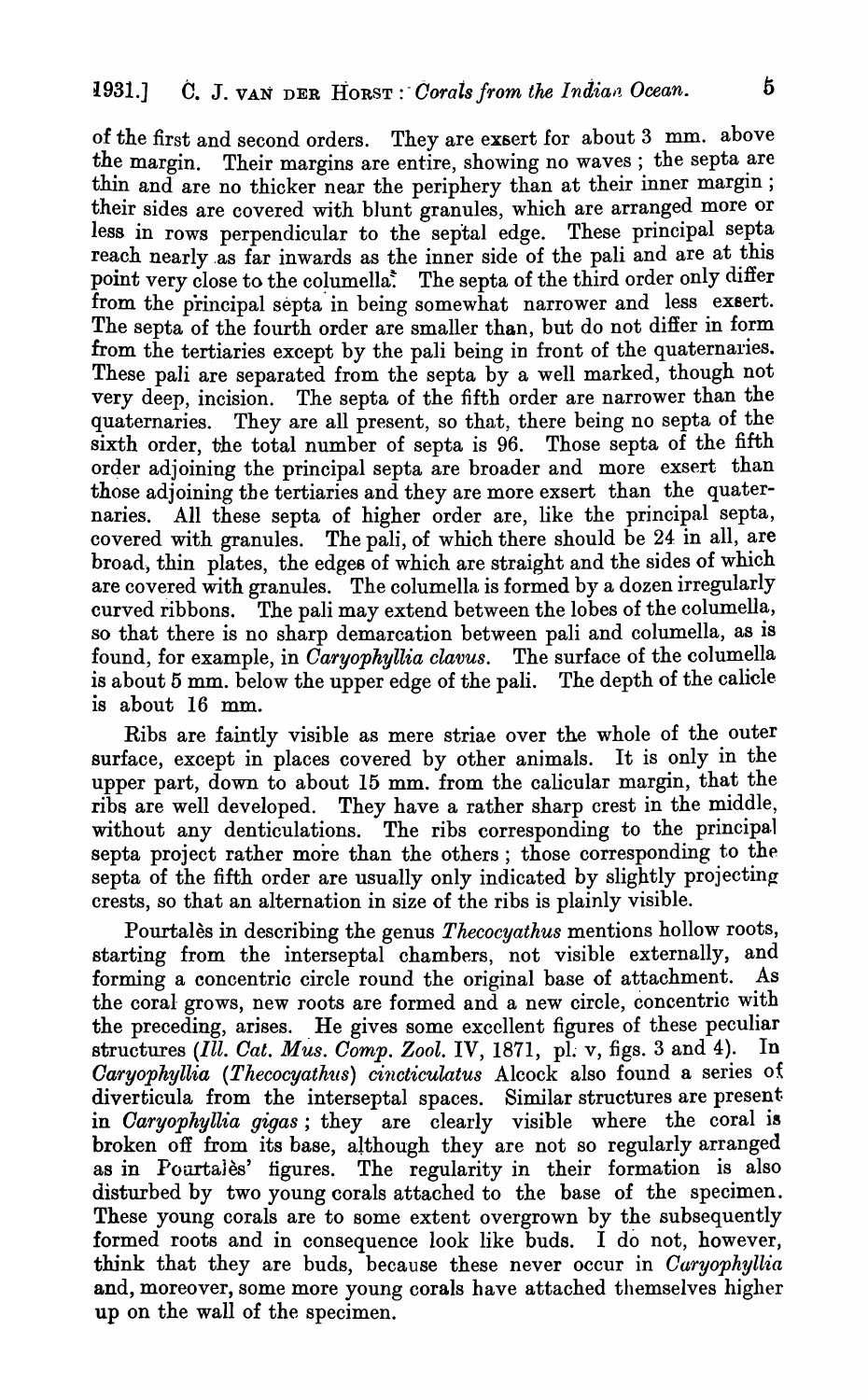#### **Acanthocyathus grayi M.-Edw. et H.**

Acanthocyathus grayi, Alcook, 1893 and 1898.

15° 25' N., 93° 45' E., off C. Negrais, Burma, 40-49 fms., " Investigator", 9 specimens.

Andamans, 53 fms., "Investigator", 1 specimen.

8 miles W of Interview Island, Andamans, 45-270 fms. " Investigator", 1 specimen.

Off Port Blair, Andamans, 100 fms., "Investigator", I specimen.

The locality of the type-specimens of Milne-Edwards and Haime is unknown. Alcock reported the species from the Andamans and it is also found in the East Indies. The full-grown specimens are entirely free, but younger ones are attached by a narrow base that seems to break off later on. Of two small specimens in the present collection the one is attached to a piece of shell, the other to a Serpulid.

#### **Deltocyathus andamanicus** Alcock.

Deltocyathus andamanicus, Alcock, 1898; Vaughan, 1907.

Off Andamans, 185 fms., "Investigator", 1 specimen.

This specimen agrees in every respect with Alcock's specimen from the same locality.

## Deltocyathus rotulus (Alcock).

*Trochocyathus rotulus, Alcock, 1898.* 

8° 53' 15" N., 81° 20' 30" E., East of Ceylon, 1,086 £ms., " Investigator", 1 specimen.

This species is best included in the genus *Deltocyathus.* It closely resembles *D. magnificus* Moseley, but can immediately be distinguished from the latter by ita margin which is scallopped by the exsert septa and costae, whereas in D. *magnificus* the septa are not exsert and the margin is simple. According to Alcock "this singularly beautiful species has no close resemblance, except in general shape, to *Deltocyathus* ". It can indeed be easily distinguished from D. *andamanicus,* but it is nevertheless a species of *Deltocyathus.* Milne-Edwards and Haime who established the genus *Deltocyathus* write: "Sous les autres rapports, le Deltocyathe paraît se rapprocher des Trochocyathes; mais la base pedicellee de ceux-ci et leur fossette calicinale toujours bien marquee les en distinguent tout de suite." It is somewhat doubtful whether the pedicellated base is really a distinguishing character. Moseley mentions one out of a great number of specimens of D. *magnificus* " with a most distinct pedicle and scar of attachment that evidently remained fixed up to a period of full maturity." On the other hand Lindström and Pourtales do not mention any attached specimen. Alcock, however, reports in *D. andamanicus* a small central scar, a feature also found by Vaughan and which is also present in my specimen. Although traces of a former attachment may be left in some specimens and occasionally a full grown attached specimen may be found, the characters distinguishing *Deltocyathus* from *Trochocyathus,* as pointed out by Milne-Edwards and Haime, are valid and are even clearer in *D. rotulus* than in *D. andamani-CUS.*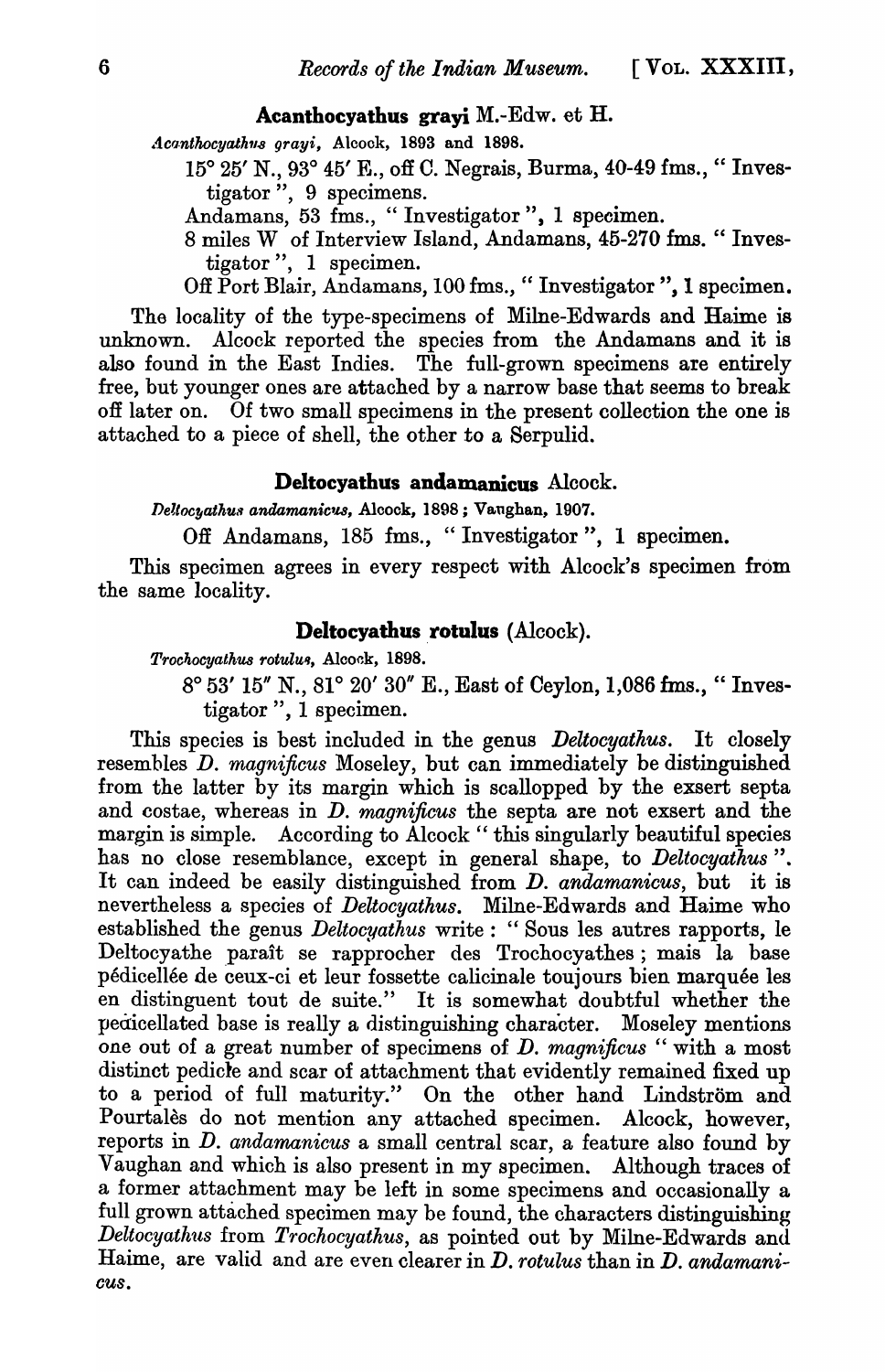#### Paracyathus.

Pourtalès writes: "Like *Caryophyllia*, this genus presents so many points of variation that it is very difficult to define a species." Quite a number of species of *Paracyathus* have been described and I feel very doubtful as to their validity. Owing to the amount of variation it is extremely difficult to recognize a species merely from a description. Duncan's descriptions are particularly inadequate. He describes any aberrant specimen as a new species. His numerous species from the Mediterranean seem to be all based on young and imperfect specimens. Like Lacaze-Duthiers and Doderlein I am greatly in doubt as to their validity.

I have before me quite a number of different forms, most of which can be identified as known species, but a few are doubtful.

#### Paracyathus pulchellus Philippi.

(Plate I, fig.  $7$ ; Plate II, fig.  $2$ .)

Puracyathus pulchellus, Döderlein, 1913; Gravier, 1920.

Mauritius, over 80 fms., "Sealark", 1 specimen.

This is a fine specimen undoubtedly belonging to the above-named species, which was previously known only from the Mediterranean, Atlantic and West Indies.

## Paracyathus stokesi M.-Edw. et H.

(Plate I, figs.  $1-6$ ; Plate II, fig. 3.)

Paracyathus stokesi, Milne-Edwards et Haime, 1848.

8° 51' 30" N., 81° 11' 52" E., off Ceylon, 28 fms., " Investigator", 2 specimens.

Puri Beach, "Investigator", 1 specimen.

W of Mangalore, 26-31 fms., "Investigator", 12 specimens.

Off Akyab, Arracan Coast, 17 fms., "Investigator", 7 specimens.

Entrance to Palk Strait, 3 miles N. N. W of St. Pe dro, 6-8 fms., " Investigator", 1 specimen.

6° l' N., 81° 16' E., S. of Ceylon, 34 fms., "Investigator ", 2 specimens.

Mergui, 3 specimens.

The type-specimen of Milne-Edwards and Haime was from an unknown locality. Typical specimens in the present collection conform entirely to the original description and figure, leaving no doubt regarding the identity and, therefore, the locality of the species. This species has had no further mention by later authors. Perhaps some species, described later, *e.g., P. caeruleus* Duncan, are synonymous with *Para-* $\it{cyathus \; stokesi.}$  This is undoubtedly the case in  $\it{P. \; rotundatas}$  Semper.

A typical specimen is attached by a rather broad, expanded base, above which it is narrowed into a pedicle. It then spreads out regularly towards the calicular margin. Ribs are faintly visible externally over the whole surface. They are broad, round, scarcely projecting, separated by very narrow grooves and covered with blunt granules. All the ribs are equal in size. Towards the base of the coral they become less and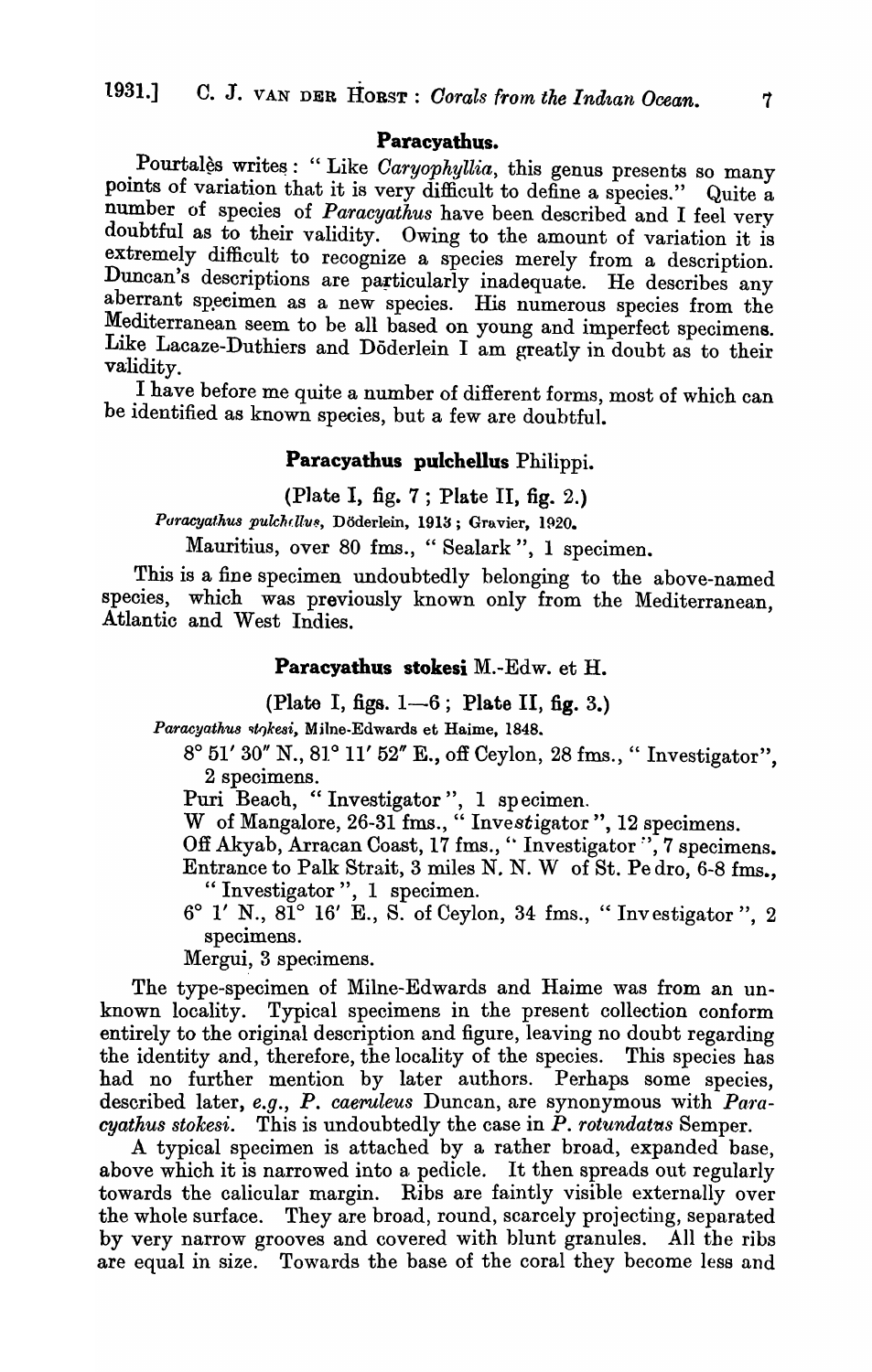less visible, until on the base they are hardly visible or may be recognized only by the rows of granules. Near the calicular margin the principal ribs, corresponding to the septa of the first, second, third and fourth order, project more than the intervening ones; there is thus a very apparent alternation. Near the margin the ribs have a sharp edge, while lower down they are rounded.

Although the pedicle is cylindrical, the calicle is oval. The relation between the short and the long axis is as 7 : 10. The margin of the calicle may even be somewhat inwardly curved along the longer side of the oval. The longer axis is on a lower level than the shorter.

The fifth order of septa is nearly always complete. The principal septa, *i.e.,* those of the first and second order, are exserted above the calicular margin for 2 mm. at the most and may be scarcely exsert at all. The exsertion of the other septa diminishes according to their order, but even those of the fifth order may be exsert for 1 mm. The septal edge is entire, sharp and often somewhat undulating, with very small waves, so that striae perpendicular to the edge may be distinguished on the faces of the septa. The septa are, in addition, densely covered with blunt granules. In places, where septa have been broken, they appear to be thickest near the wall and that from there they gradually become thinner towards their inner edge. The principal septa, although thicker than the adjoining interseptal space, are rather thin. Without taking the granules into consideration, the septa of the third order are at the most as thick as the adjoining space. 'Ihe septa are broadest at the level or slightly below the level of the calicular margin. The septa of higher order are similar to the principal septa in form and shape, but differ from them in being smaller in every way.

The pali in front of the principal septa have' on the whole the form of flat lamellae, somewhat pointed at their upper ends, whence they are directed almost perpendicularly or more gradually into the interior of the calicle. The incision between these pali and the septa is not deep. 'The principal pali are often divided by incisions into two or three lappets. The part of the principal septa projecting above the upper end of the palus is about twice as long as the palus. The pali corresponding to the tertiaries are more divided into lappets than are the principal pali; otherwise they are similar to the latter. They reach to a higher level, so that the part of the septum above them is almost equal in height to the palus. The pali of the quaternaries again are about twice as high as the upper end of the septum; these pali are, divided into about 5 or 6 lobes, the upper lobes being broader and the lower lobes either narrow or merely in the form of small columns. Further at the lower end of the pali of the third order, one or two of these small columns is present and there may also be one at the lower end of each of the principal pali. The quaternaries fuse with the tertiaries; in the majority below the point of fusion there are two more small columns. The septa of the fifth order are short and soon fuse with the quaternaries. Their edges are usually entire, but there may be one or two palus-like protrusions immediately in iront of the place of fusion. When the septa of the fifth order are absent and those of the fourth are short, the latter are of a form resembling that which is otherwise characteristic of the fifth order.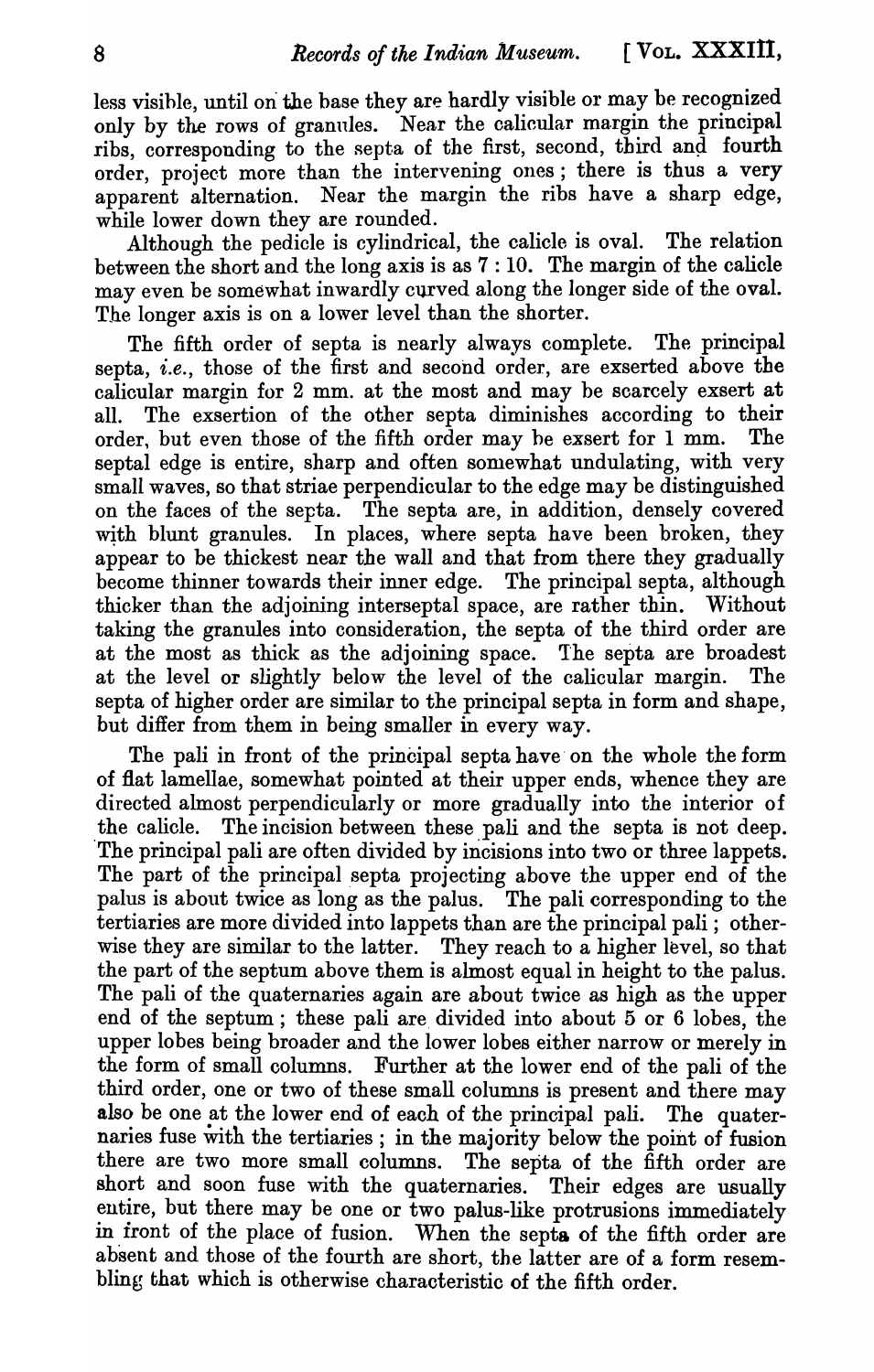The columella is oval, concave, and is formed  $b\bar{v}$  a number of small columns that are placed more or less closely together. These columns of the columella are exactly like the inferior pali and there is no limit between the columella and the crown of pali, so that the columella seems to be continuous with the septa of the third order.

The largest specimen of the collection is 26 mm. high; the diameter of its pedicle is  $7 \text{ mm}$ ; the longer axis of the calicle is  $19$  and the shorter 13 mm.; the bottom of the calicle is 8 mm. below the upper edge of the septa in the shorter axis.

The general shape of the coral is extremely variable. Some specimens are rather slender with a long narrow pedicle, while others are almost cylindrical. The ribs, except near the calicular margin, may be hardly or not at all distinguishable. In other specimens the ribs extend as highly projecting ridges over the greater part of the outer surface and in these instances the alternation is very marked. The two axes of the calicle may be almost on the same level and the calicle may be almost round instead of oval. The septa are more or less exsert. The interior of the calicle shows a greater constancy.

### **Paracyatbus pruinosus** Alcock.

(Plate I, figs. 9, 11; Plate II, fig. 6.)

Paracyathus pruinosus, Alcock, 1902.

Saya de Malha, 150 fms., " Sealark", 13 specimens.

Although differing somewhat in general form from Alcock's figure, I have no doubt that the specimens before me belong to this species. Alcock's specimens seem to be attached to a rather narrow base, from which they spread out gradually towards the calicular margin. I have only one specimen exhibiting a somewhat similar shape. The remainder expand from a stout pedicle which is attached by a broad, encrusting base; the longer axis of their oval calicle is on a considerably lower plane than the shorter. Otherwise the specimens agree entirely with Alcock's description.

It is possible that *Paracyathus pruinosus* is synonymous with P. *porphyreus* Alcock (1893); further, Folkeson's description and figure of *P. porphyreus* are almost applicable to my specimens, but as I am not fully convinced, I prefer to identify the present specimens as *P. pruinosus.*  It is possible that *P. liJuensis* Gardiner is a young specimen of *P.*  pruinosus.

### Paracyathus indicus Duncan.

## (Plate I, fig.  $8$ ; Plate II, fig. 5.)

Paracyathus incicus, Duncan, 1886; Alcock, 1893.

17° 27' N., 71° 41' E., Arabian Sea, 56-58 fms., "Investigator", 2 specimens.

Andamans, 53 fms., " Investigator", 1 specimen.

With some hesitation I identify three specimens as belonging to this species. It is evident that my specimens are only young ones. Septa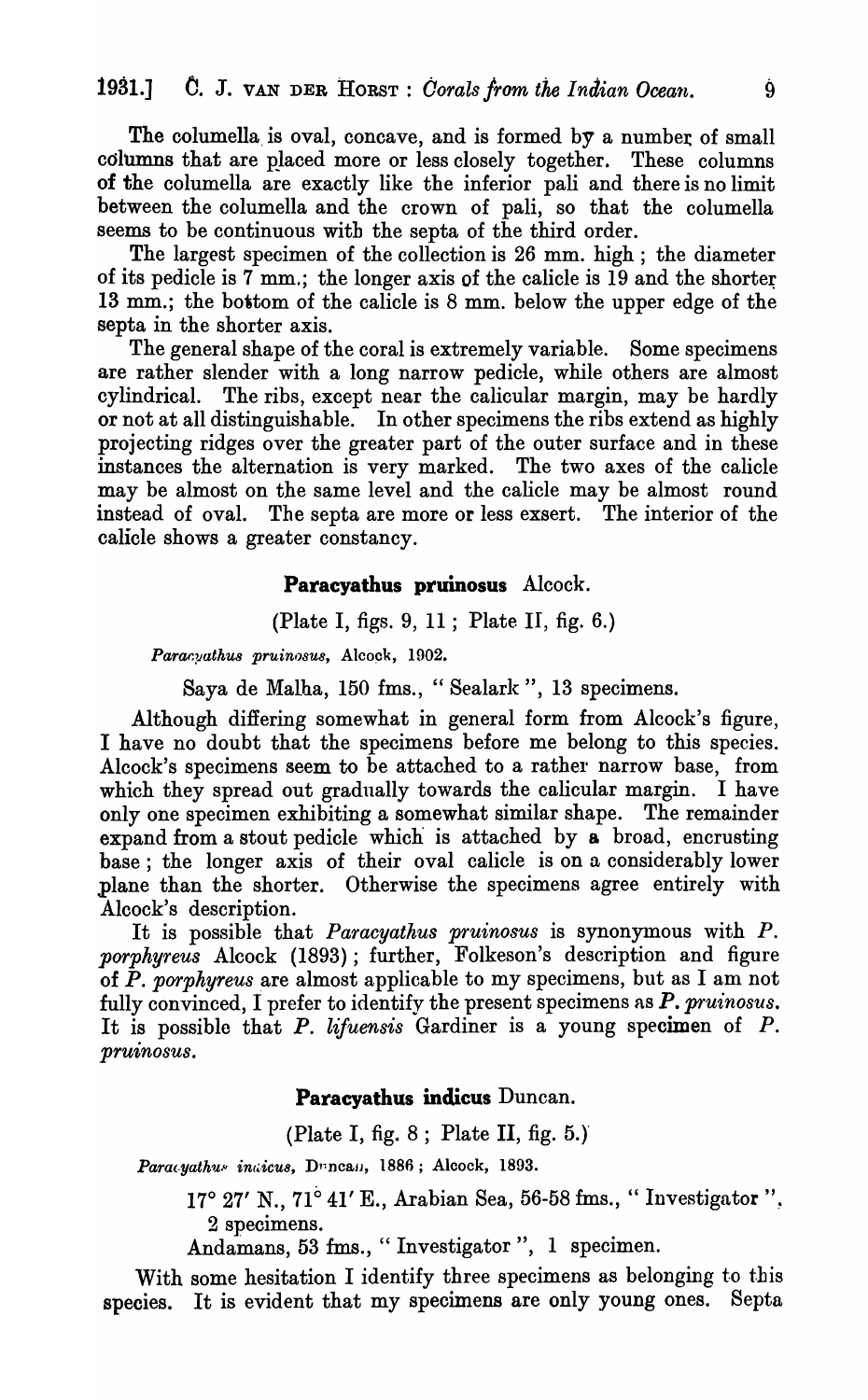of the fifth order are found only in one system of the largest specimen. In one specimen the costae are, as indicated in Duncan's description, small, nearly equal, rounded, barely projecting, and sparsely and minutely granular. In this specimen the costae extend over the whole outer surface of the corallum. In the second specimen the costae are visible as minute striae in the basal part. Nearer the calicle they project more, .the alternation is distinct, and there are no granules. In the third specimen neither costae nor granules are visible in the lower part of the corallum, while near the calicle the costae project, alternate distinctly, and are sparsely covered with granules.

Over their whole extent the septa are thin, much thinner than the interseptal spaces adjoining them; they are covered with pointed granules. According to Duncan the pali in front of the primaries and secondaries are small and one-lobed and those in front of the' tertiaries resemble the outer papillae of the columella. In my specimens the single lobe in front of the principal septa also resembles a papilla of the columella, a fact which may be ascribed to the youth of  $my$ specimens.

## Bathyactis symmetrica Moseley.

*Bathyactis symmetrica,* Moseley, 188].

- 11° 16' 30" N., 92° 58' E., Andaman Sea, 669 fms., " Investigator", 1 specimen.
- 18° 18' N., 93° 25' E., Bay of Bengal, 843 fms., " Investigator", 4 specimens.

# Balanophyllia imperialis Kent.

*Balanophyllia imperialis,* Saville Kent, 1871 ; van der Horst, 1922.

6° l' N., 81° 16' E., S. of Ceylon, 34 fms., "Investigator", 15 specimens.

## Balanophyllia affinis (Semper).

*Balanophyllia affinis,* van der Horst, 1926.

- $6°$  1' N.,  $81°$  16' E., S. of Ceylon, 34 fms., "Investigator", 4 specimens.
- $15^{\circ}$  25' N., 93° 45' E., off C. Negrais, Burma, 40-49 fms., "Investigator", 1 specimen.
- Entrance to Palk Strait, 3 miles N. N. W of St. Pedro, 6-8 fms., " Investigator", 1 specimen.

## Balanophyllia bairdiana  $M.-Edw.$  et  $H.$

(Plate I, fig. 10.)

*Balanophyllia bairdiana,* l\Ioseley, 1881.

Puri Beach, "Investigator", 7 specimens.

These 7 specimens are attached to a Gorgonid. Though their bases touch each other, they have not fused. They lack the fine teeth on the ribs, characteristic of typical *B. bairdiana.*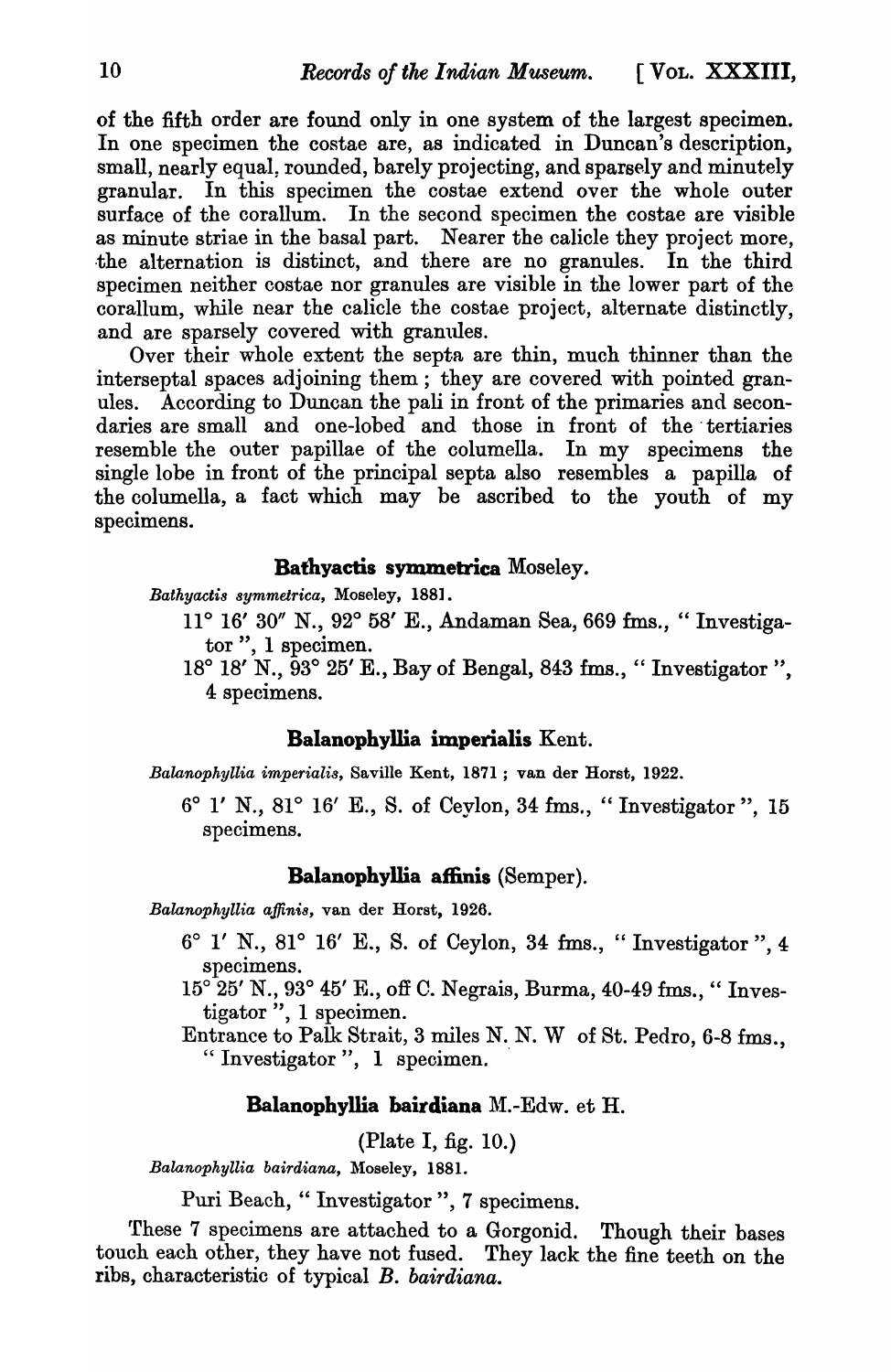# Balanophyllia parallela (Semper).

*Balanophyllia parallela,* van der Horst, 1922.

26° 22' N., 56° 10' E., Persian Gulf, 48-49 fms., " Investigator ", 2 specimens.

Palk Strait, " Investigator", 1 specimen.

15° 25' N., 93° 45' E., off C. Negrais, Burma, 40-49 fms., "Investigator  $\cdot$ , 2 specimens.

### Balanophyllia cornu Moseley.

*Balanophyllia cornu,* Moseley, 1881.

Off Akyab, Arakan Coast, 17 fms., " Investigator ", 2 specimens. 26° 22' N., 56° 10' E., Persian Gulf, 48-49 fms., " Investigator ", 1 specimen.

#### Endopachys grayi M.-Edw. et H.

*Endopachys grayi*, Milne-Edwards et Haime, 1848; Semper 1872.

26° 22' N., 56° 10' E., Persian Gulf, 48-49 fma., "Investigator", 10 specimens.

#### StephanophyIlia complicata Moseley.

*Stephanophyllia complicata, Moseley, 1881.* 

Saya de Malha, 125 fms., "Sealark", 2 specimens.

#### LITERATURE.

- Alcock, A. (1893). On some newly-recorded corals from the Indian Seas. Journ. Asiatic Soc. Bengal, Vol. LXII.
- Alcock, A. (1898). An account of the deep-sea Madreporaria collected by the Roy: Ind. Marine Surv. Steamer "Investigator" Calcutta.
- Alcock, A. (1902). Report on the deep-sea Madreporaria of the Siboga-Expedition. *Siboga Exped.* Monogr. XVIa.
- Doderlein; L. (1913). Die Steinkorallen aus dem Golf von Neapel. *Mitt. Zool. Stat. N eapel,* Bd. XXI.
- Duncan, P. M. (1878). A description of the Madreporaria dredged up during the Expedition of H. M. S. "Porcupine" in 1869 and 1870, Part II. *Trans. Zool. Soc. Lond.* Vol. X.
- Duncan, P. M. (1886). On the Madreporaria of the Mergui Archipelago. *J ourn. Linn. Soc. Lond. Zool.* Vol. XXI.
- Folkeson, F. (1919). Results of Dr. Mjobergs Swedish Scientific Expeditions to Australia 1910-13. XXII. Madreporaria. *Kungl. Svenska Vet. Ak. Handlingar,* Bd. LIX.
- Gardiner, J. Stanley (1898). On the solitary corals, collected by Dr. A. Willey. *Willey's Zool. Res.* Part II.
- Gardiner, J. Stanley (1904). The Turbinolid corals of South Africa. *Marine Invest. South Africa,* Vol. III.
- Gravier, Ch. (1920). Madreporaires provenant des Campagnes des yachts "Princesse-Alice" et "Hirondelle II" *Res. Camp. Sc. Monaco*, Fasc. LV